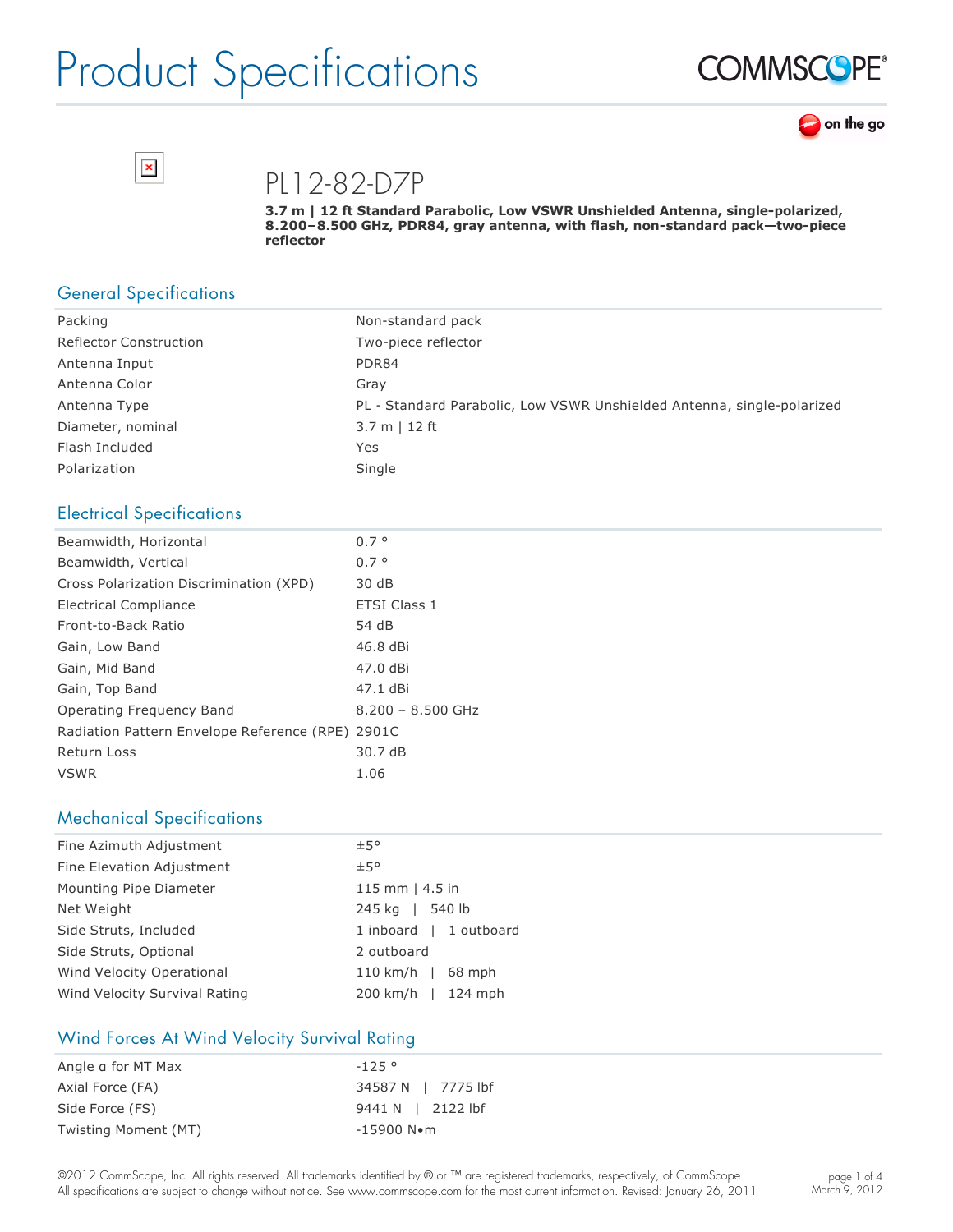

### on the go

PL12-82-D7P

Weight with 1/2 in (12 mm) Radial Ice 528 kg | 1164 lb Zcg with  $1/2$  in (12 mm) Radial Ice 566 mm  $\mid$  22 in Zcg without Ice **483 mm** | 19 in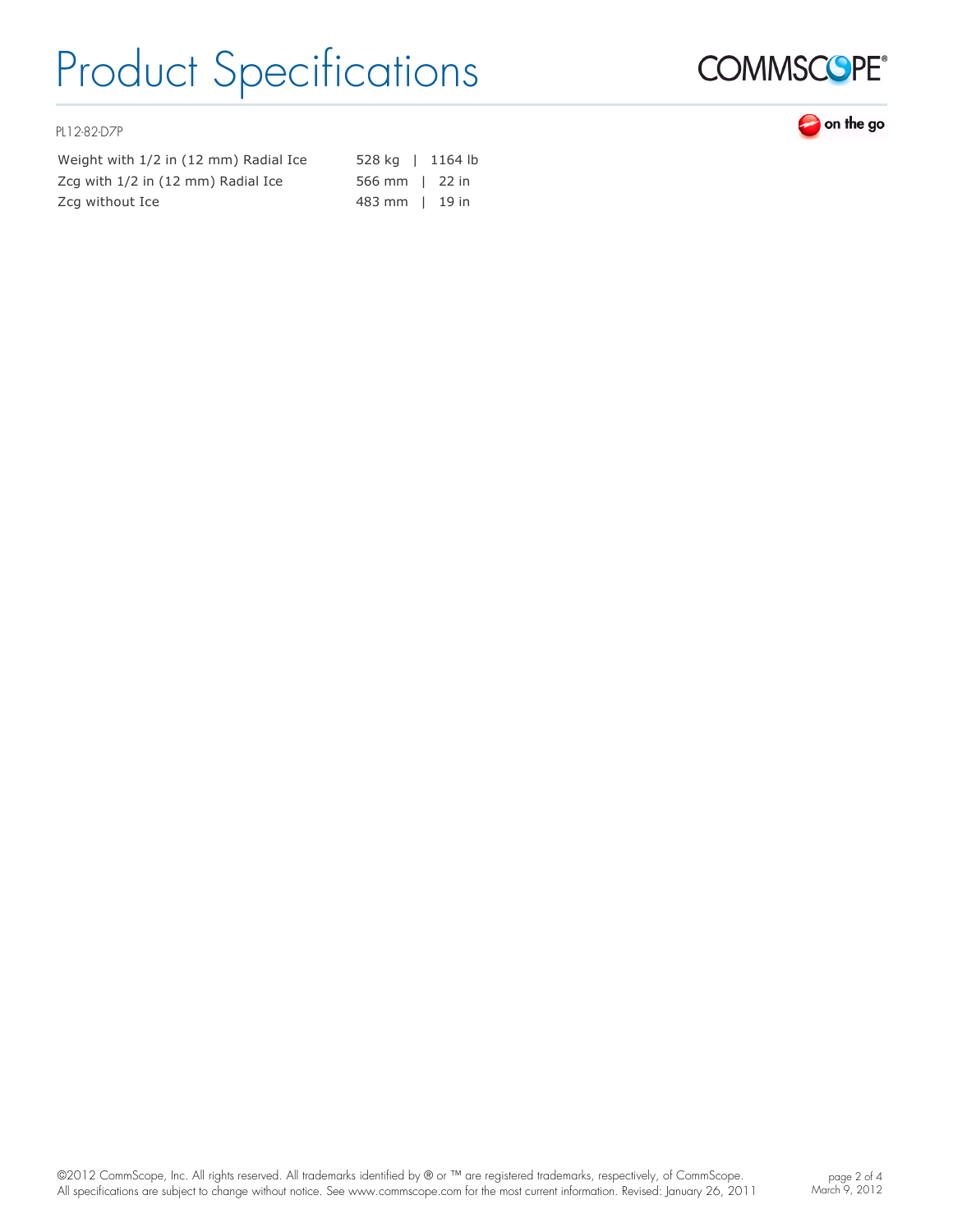

## Wind Forces At Wind Velocity Survival Rating Image





 $\mathbf{I}$ 

#### Packed Dimensions

Note **Non-standard packing option—contact 1-800-255-1479 (North America), 1-**800-873-2307 (International), or an Andrew representative